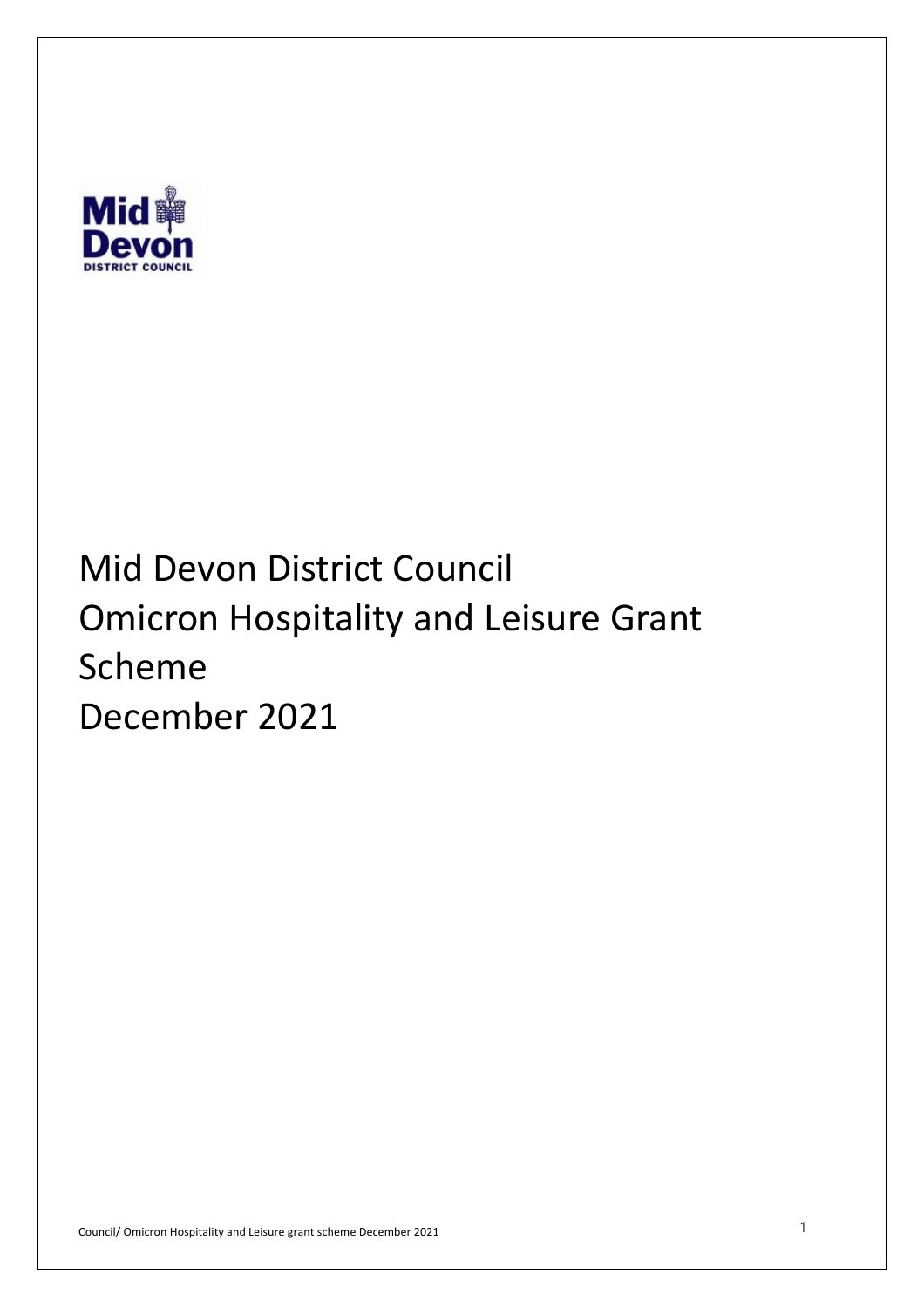# **Contents**

| 1.0                                                                                     |  |  |  |
|-----------------------------------------------------------------------------------------|--|--|--|
| 2.0                                                                                     |  |  |  |
|                                                                                         |  |  |  |
|                                                                                         |  |  |  |
|                                                                                         |  |  |  |
| 3.0                                                                                     |  |  |  |
| 4.0                                                                                     |  |  |  |
| 5.0                                                                                     |  |  |  |
|                                                                                         |  |  |  |
|                                                                                         |  |  |  |
| 6.0                                                                                     |  |  |  |
| 7.0                                                                                     |  |  |  |
| 8.0                                                                                     |  |  |  |
| 9.0                                                                                     |  |  |  |
| 10.0                                                                                    |  |  |  |
| 11.0                                                                                    |  |  |  |
| Taxation and the provision of information to Her Majesty's Revenues and Customs<br>12.0 |  |  |  |
| 13.0                                                                                    |  |  |  |
| 14.0                                                                                    |  |  |  |
| 15.0                                                                                    |  |  |  |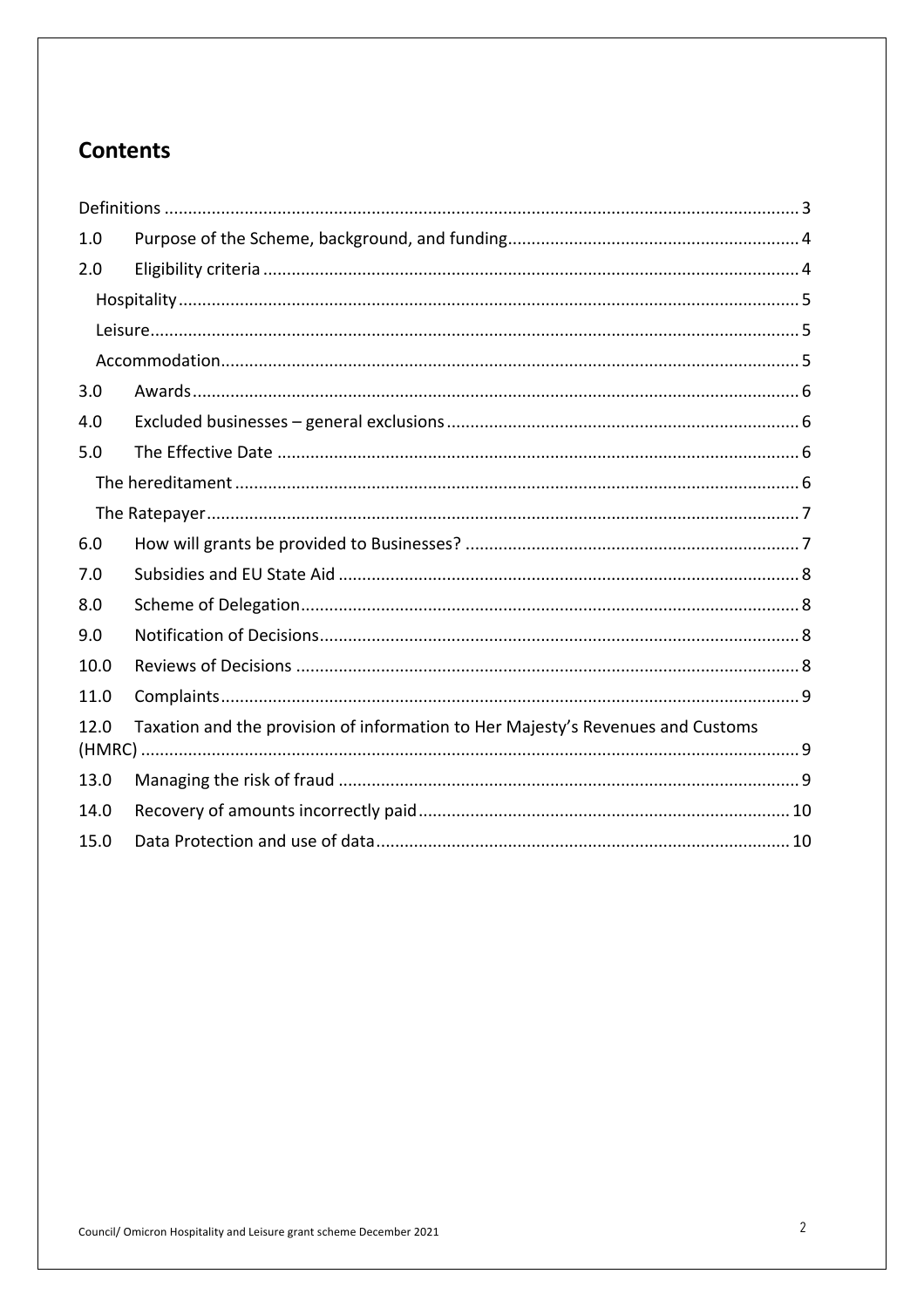## **Definitions**

The following definitions are used within this document:

 **'COVID-19' (coronavirus);** means the infectious disease caused by the most recently discovered coronavirus;

 **'Department for Business, Energy & Industrial Strategy (BEIS)**'; means the Government department responsible for the scheme and guidance;

 **'Effective date'**; means, for eligibility of the grant. For the purpose of this scheme, the date cannot be before 30<sup>th</sup> December 2021;

 **'Hereditament(s)**; means the assessment defined within Section 64 of the Local Government Finance Act 1988;

 **'Hospitality, Leisure and Accommodation'**: as defined within this scheme;

 **'In-person services'** means services which are wholly or mainly provided by the business to their customers face to face and which **cannot** be provided by other means such as online or remotely by telephone, email, video link, or written communication;

**'Local lockdown'**; means the same as **'Local restrictions'**;

 **'Local rating list'**; means the list as defined by Section 41 of the Local Government Finance Act 1988

 **'Local restrictions'**; and **'Localised restrictions'** means legally binding restrictions imposed on specific Local Authority areas or multiple Local Authority areas, where the Secretary of State for Health and Social Care requires the closure of businesses in a local area under regulations made using powers in Part 2A of the Public Health (Control of Disease) Act 1984 in response to the threat posed by coronavirus and commonly as part of a wider set of measures;

 **'Rateable value'**; means the rateable value for the hereditament shown in the Council's local rating list at the date of the local restrictions;

 **'Ratepayer'**; means the person who will receive the grant will be the person who, according to the Council's records, was the ratepayer liable for occupied rates in respect of the hereditament at the date of the local restrictions;

 **'State Aid Framework';** means the Temporary Framework for State aid measures to support the economy in the current COVID-19 outbreak published on 19 March 2020;

 **'Subsidies'**; means the Government's replacement scheme for the previous state aid framework; and

 **'Temporary Framework for State aid'**; means the same as the '**State Aid Framework'.**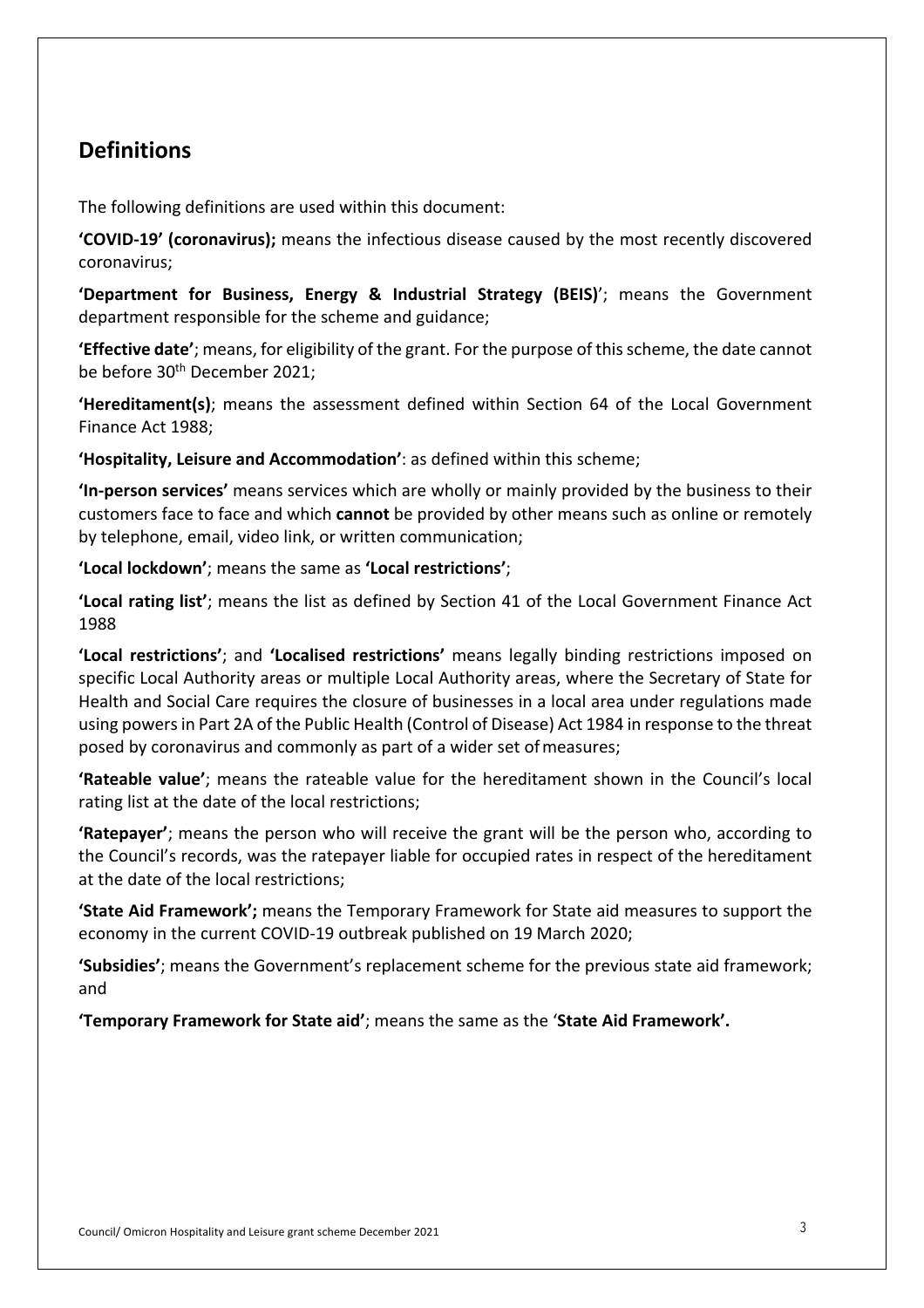# **1.0 Purpose of the Scheme, background, and funding**

- $1.1$ Omicron Hospitality and Leisure grant scheme. The scheme is effective from 30<sup>th</sup> December 2021 and is not retrospective. The purpose of this document is to determine eligibility for a payment under the Council's
- 1.2 The grant scheme has been developed by the Council in response to an announcement made by Government on 21<sup>st</sup> December 2021 which introduced additional grant support for hospitality and leisure businesses in England.
- $1.3$  recognition that the rise of the Omicron variant means that some businesses are likely to struggle over the coming weeks. The scheme provides support to hospitality, leisure, and accommodation businesses, in
- 1.4 Whilst the awarding of grants will be the Council's responsibility, the Department for Business, Energy & Industrial Strategy (BEIS) has set down criteria which **must** be met by business which should be given the grant. each business making an application. The Department has also indicated the types of
- $1.5$  the 2021/22 financial year only and is to be administered by the Council as the Billing This support will take the form of a one-off grant funding scheme. Funding is available for Authority.
- $1.6$ No grant shall be paid for any period prior to 30<sup>th</sup> December 2021.

# **2.0 Eligibility criteria**

- 2.1 Government, whilst wanting Councils to exercise their local knowledge and discretion, has set national criteria for these funds. In all cases, BEIS will only consider businesses for grants where **all** of the criteria are met.
- 2.2 Businesses that are eligible are those that:
	- (a) are liable for local non-domestic rating (business rates) and have premises (hereditaments) on the Council's local rating list on 30<sup>th</sup> December 2021;
	- (b) the hereditament must be occupied on  $30<sup>th</sup>$  December 2021;
	- (c) the business must be trading on  $30<sup>th</sup>$  December 2021; and
	- (d) the business must fall into scope as hospitality, leisure and accommodation as defined within this section.
- 2.3 Businesses will only be eligible where their main service falls within hospitality, leisure, or accommodation. If a business operates services that could be considered hospitality or leisure, and falls into another category, BEIS has decided the main service can be determined by assessing which category constitutes 50% or more of the business. The main service principle will determine whether a business receives funding.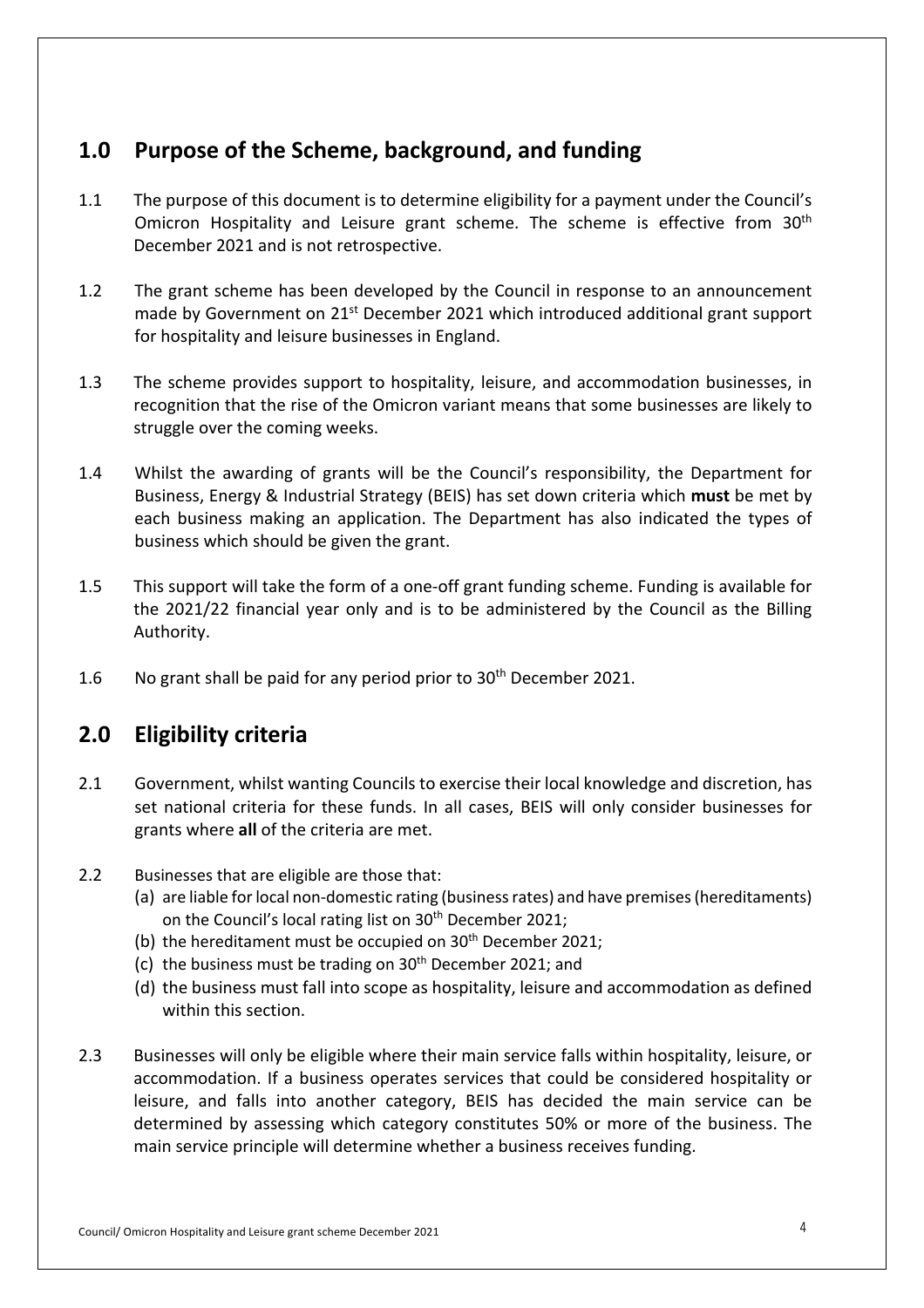- $2.4$  in business activity. This should be interpreted as carrying on a trade or profession or buying and selling goods or services in order to generate turnover. 2.4 For the purposes of this grant scheme, a business is considered to be trading if it is engaged
- $2.5$  notice are not eligible under these conditions. 2.5 Fully constituted businesses in liquidation, dissolved, struck off or subject to a striking-off

#### **Hospitality**

- $2.6$  function is to provide a venue for the consumption and sale of food and drink. For the purposes of this scheme, a hospitality business is defined as a business whose main
- 2.7 The Council will use the following criteria to assess whether a business is eligible for a grant under this threshold:
	- Businesses offering in-person food and drink services to the general public; and
	- • Businesses that provide food and/or drink to be consumed on the premises, including outdoors.
- 2.8 For these purposes, the definition of a hospitality business excludes food kiosks and businesses whose main service (generating 50% or more of income) is a takeaway.
- 2.9 This is not applicable to those businesses that have adapted to offer takeaways during periods of restrictions, in alignment with previous COVID-19 business grant schemes.

#### **Leisure**

- $2.10$  in-person service to the general public, that provides opportunities, experiences, and facilities, in particular for culture, recreation, entertainment, celebratory events and days and nights out. For the purposes of this scheme, a leisure business is defined as a business that offers an
- $2.11$  retail businesses, telescopes, coach tour operators, and tour operators. BEIS has also indicated that gyms and sports businesses are excluded from the definition of leisure. 2.11 BEIS has decided that for these purposes, the definition of a leisure business excludes all

#### **Accommodation**

- $2.12$  whose main lodging provision is used for holiday, travel and other purposes. The Council 2.12 For the purposes of this scheme, an accommodation business can be defined as a business will take into account the following when making its decision:
	- • Does the business provide accommodation for 'away from home' stays for work or leisure purposes? and
	- • Does the business provide accommodation for short-term leisure and holiday purposes?
- $2.13$ 2.13 BEIS has decided that the definition of an accommodation business will **exclude**: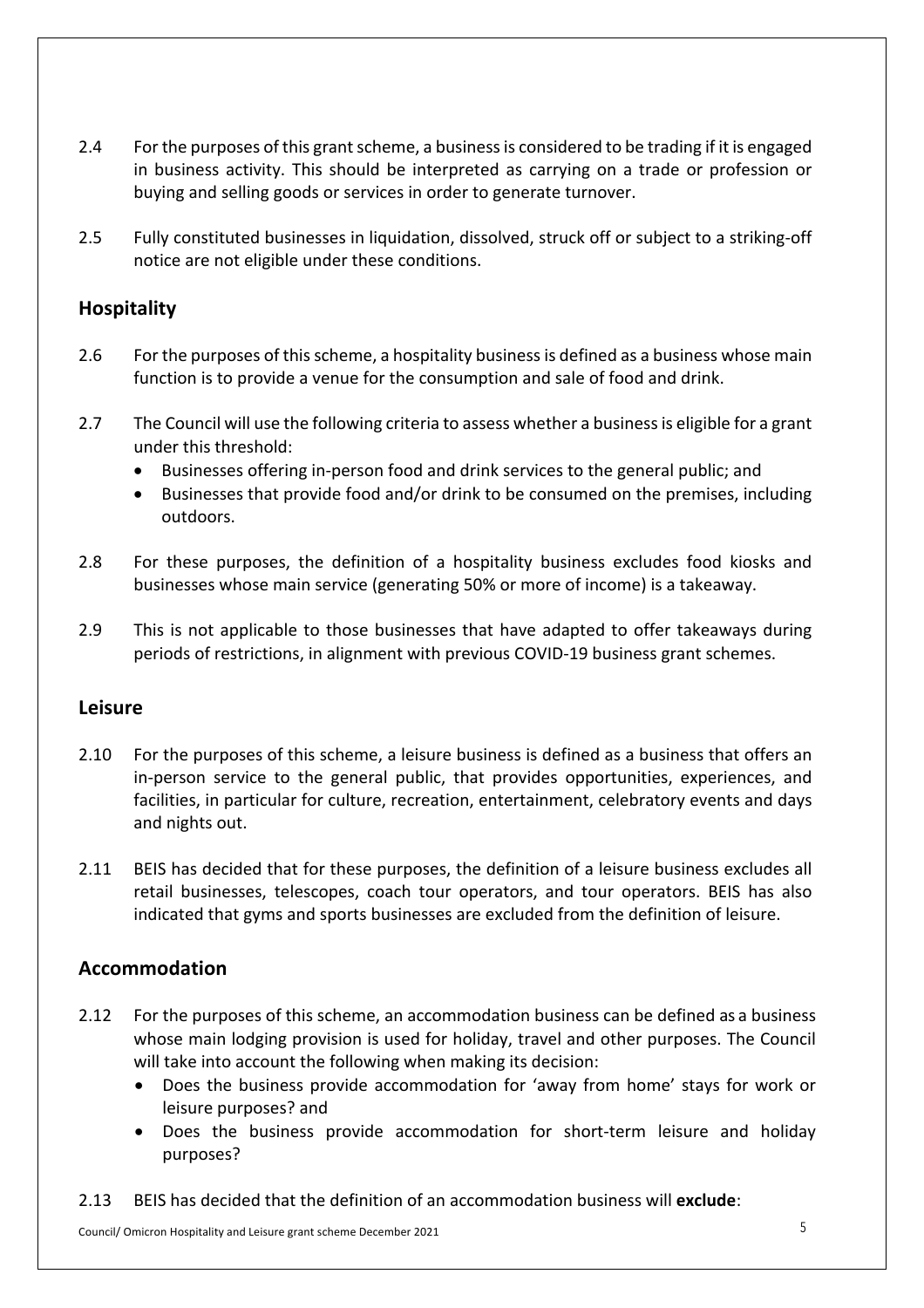- private dwellings;
- education accommodation;
- residential homes and care homes,
- residential family centres; and
- beach huts.

## **3.0 Awards**

- 3.1 The Omicron Hospitality and Leisure grant is a one-off grant as follows:
	- • Businesses occupying hereditaments appearing on the local rating list with a **rateable value of exactly £15,000 or under** on 30 December 2021 will receive a payment of £**2,667**;
	- • Businesses occupying hereditaments appearing on the local rating list with a **rateable value over £15,000 and less than £51,000** on 30 December 2021 will receive a payment of **£4,000**;
	- • Businesses occupying hereditaments appearing on the local rating list with a **rateable value of exactly £51,000 or over** on 30 December 2021 will receive a payment of **£6,000**
- $3.2$  subsidy allowance conditions, businesses will be entitled to receive a grant for each eligible Any business failing to meet the criteria will not be awarded a grant. However, subject to hereditament.

## **4.0 Excluded businesses – general exclusions**

- 4.1 The following businesses will **not** be eligible for an award:
	- (a) Businesses that are not within the rating system;
	- (b) Businesses that have already received grant payments that equal the maximum permitted subsidy allowances will not be eligible to receive funding; and
	- (c) Businesses that are in administration, insolvent or where a striking-off notice has been made, are not eligible for funding under this scheme.

# **5.0 The Effective Date**

 $5.1$ The effective date for eligibility is determined as the 30<sup>th</sup> December 2021

#### **The hereditament**

- 5.2 In **all** cases, the following must have existed at the effective date:
	- The hereditament **MUST** be shown in the local rating list;
	- • Any changes to the local rating List (Rateable Value or to the hereditament) after the effective date, including changes which have been backdated to this date, will be ignored for the purposes of eligibility;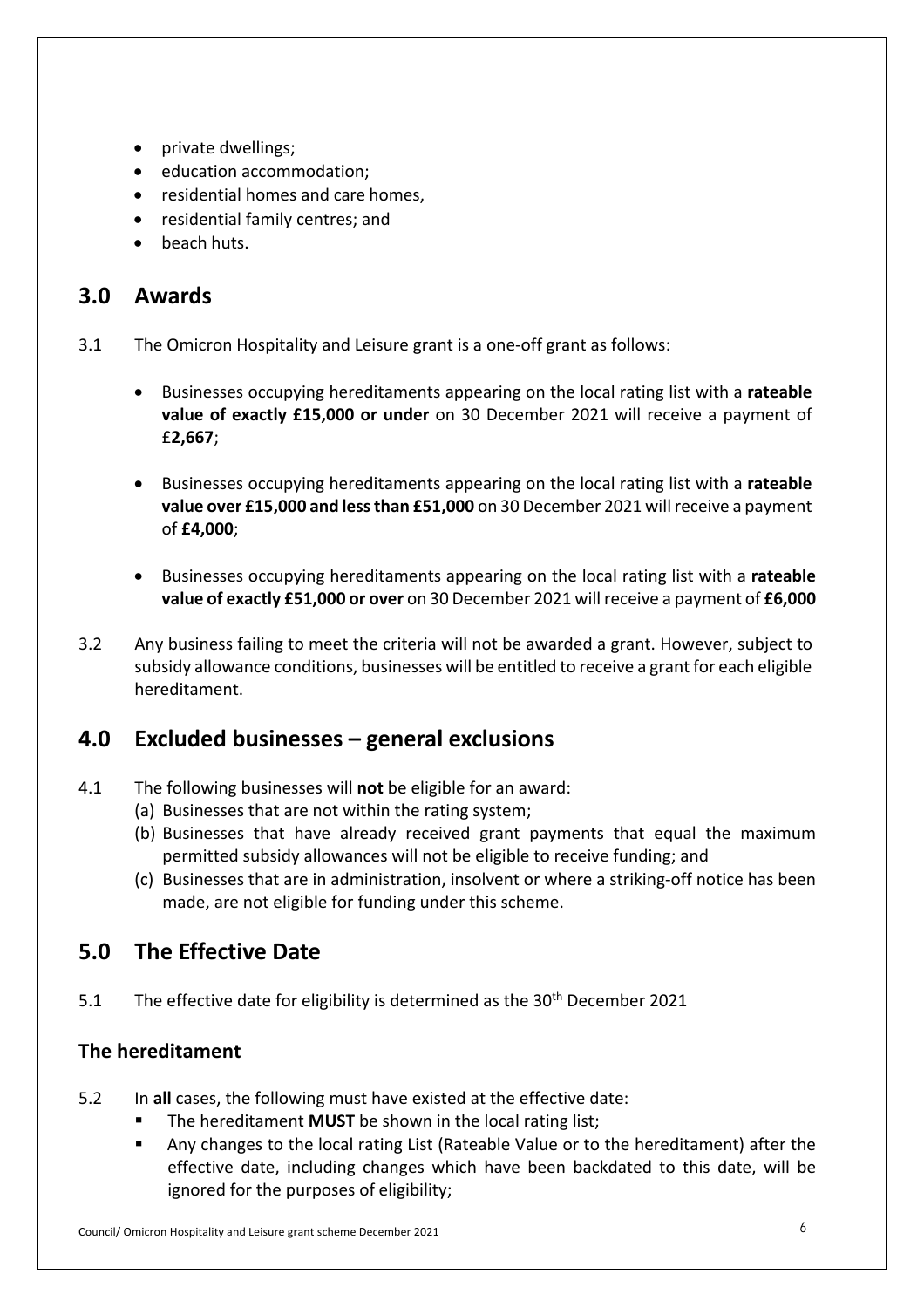- • The Council is not required to adjust, pay or recover grants where the local rating list is subsequently amended retrospectively to the effective date;
- • In cases where it was factually clear to the Council that, at the effective date, the local rating List was inaccurate on that date, the Council *may* withhold the grant and/or award the grant based on their view of who would have been entitled to the grant had the list been accurate. (The Department for Business, Energy and Industrial Strategy (BEIS) has stated that this provision is entirely at the discretion of the Council and is **only** intended to prevent manifest errors. It is not intended for ratepayers who subsequently challenge their Rateable Value); and
- • Where a hereditament is exempt from rating as at the effective date, no grant shall be payable.

#### **The Ratepayer**

- $5.3$ 5.3 In **all** cases the following shall apply:
	- • The person who will receive the grant will be the person who, according to the Council's records, was the ratepayer in respect of the hereditament at the effective date;
	- • The ratepayer must be liable to occupied property rates at that date. It should be noted that grants will not be awarded where the hereditament is unoccupied;
	- • Where the Council has reason to believe that the information it holds about the ratepayer at the effective date is inaccurate, it may withhold or recover the grant and take reasonable steps to identify the correct ratepayer;
	- • Where, it is subsequently determined that the records held are incorrect, the Council reserves the right to recover any grant incorrectly paid; and
	- • Where any ratepayer misrepresents information or contrives to take advantage of the scheme, the Council will look to recover any grant paid and take appropriate legal action. Likewise, if any ratepayer is found to have falsified records in order to obtain a grant.

# **6.0 How will grants be provided to Businesses?**

- $6.1$  support the local community and economy. The Omicron Hospitality and Leisure grant scheme together with the Council's Additional Restrictions Grant (ARG) scheme will offer a lifeline to businesses who are struggling to survive during to the COVID-19 crisis. The Council is fully aware of the importance of these grants to assist businesses and
- $6.2$ Details of how to obtain grants are available on the Council's website: <https://www.middevon.gov.uk/lockdowngrants>
- $6.3$ the Council after 31<sup>st</sup> March 2022. 6.3 The closing date for applications is 14th February 2022 and **no** payments can be made by
- 6.4 grant. Businesses are under an obligation to notify the Council should they no longer meet the eligibility criteria for any additional grants. In all cases, businesses will be required to confirm that they are eligible to receive the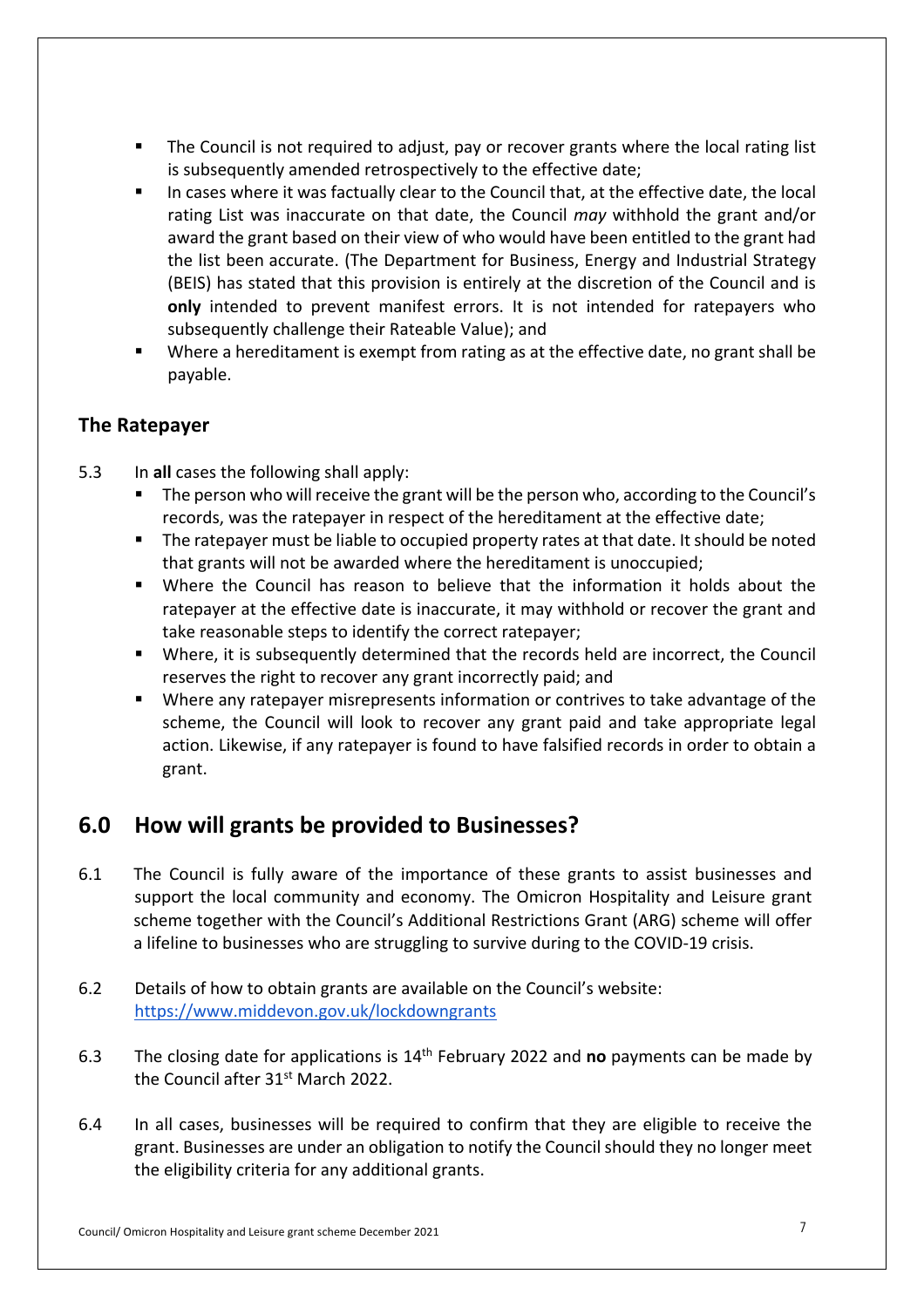- $6.5$  information from businesses, and they should look to provide this, where requested, as soon as possible. The Council reserves the right to request a further application or any supplementary
- $6.6$  when a duly completed application form is received via the Council's online procedure. 6.6 An application for an Omicron Hospitality and Leisure grant is deemed to have been made
- 6.6 Businesses should be aware that the Council will undertake extensive pre and post payment checks to prevent and detect fraud whether actual or attempted

# **7.0 Subsidies and EU State Aid**

- $7.1$ The EU State aid rules no longer apply to subsidies granted in the UK following the end of the transition period.
- $7.2$  subsidy obligations set out in the Trade and Cooperation Agreement (TCA) with the EU. The United Kingdom, however, remains bound by its international commitments, including
- $7.3$  includes subsidies related to COVID-19 that have previously been given under the EU State The Council can still pay out subsidies under previously approved schemes and this aid Temporary Framework.
- 7.4 Businesses should make themselves aware of their obligations under Government's subsidies arrangements available on via the following link:

<https://www.gov.uk/government/publications/complying-with-the-uks-international>obligations-on-subsidy-control-guidance-for-public-authorities

## **8.0 Scheme of Delegation**

- 8.1 The Council has approved this scheme.
- $8.2$  to make technical scheme amendments to ensure it meets the criteria set by the Council and, in line with Government guidance. 8.2 Officers of the Council will administer the scheme and the Section 151 Officer is authorised

# **9.0 Notification of Decisions**

- 9.1 Applications will be considered on behalf of the Council by the Grants Administration Team.
- $9.2$  email. A decision shall be made as soon as practicable after an application is received. All decisions made by the Council shall be notified to the applicant either in writing or by

# **10.0 Reviews of Decisions**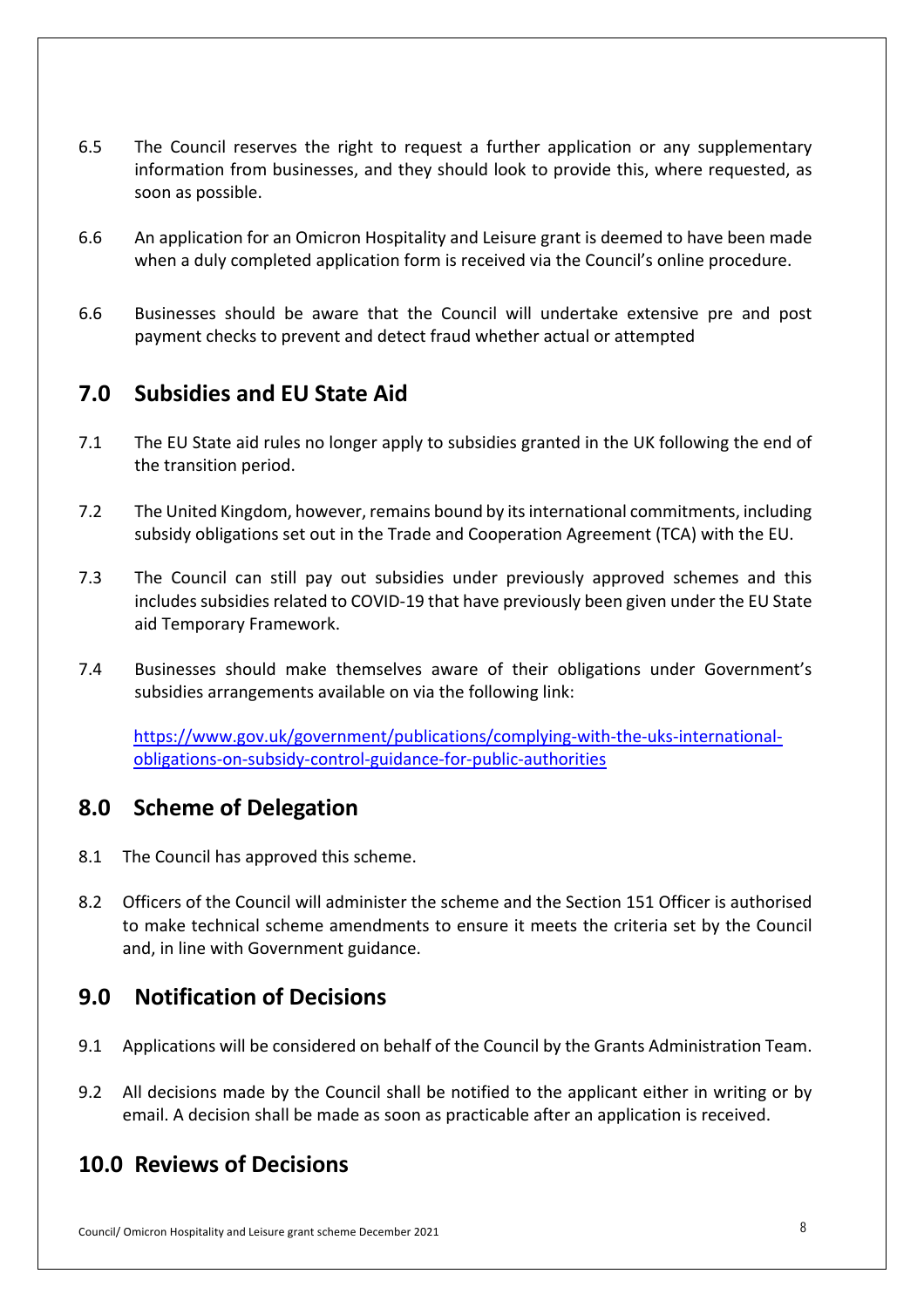- 10.1 The Council will operate an internal review process and will accept an applicant's request for a review of its decision.
- 10.2 All such, requests must be made in writing to the Council within 14 days of the Council's decision and should state the reasons why the applicant is aggrieved with the decision of the Council. New information may be submitted at this stage to support the applicant's appeal.
- appeal.<br>10.3 The application will be reconsidered by a senior officer, as soon as practicable and the applicant informed in writing or by email of the decision.

## **11.0 Complaints**

 11.1 The Council's 'Complaints Procedure' (available on the Council's website) will be applied in the event of any complaint received about this scheme.

# **12.0 Taxation and the provision of information to Her Majesty's Revenues and Customs (HMRC)**

- $12.1$ taxable The Council has been informed by Government that all payments under the scheme are
- $12.2$  liabilities and all applicants should make their own enquiries to establish any tax The Council does not accept any responsibility in relation to an applicant's tax position.
- $12.3$  Revenue and Customs (HMRC) of all payments made to businesses. 12.3 All applicants should note that the Council is required to inform Her Majesty's

## **13.0 Managing the risk of fraud**

- $13.1$  or fraud. Any applicant caught falsifying information to gain grant money or failing to declare entitlement to any of the specified grants will face prosecution and any funding issued will be recovered from them. Neither the Council, nor Government will accept deliberate manipulation of the schemes
- $13.2$  post-payment checks for all Omicron Hospitality and Leisure grant payments. All information received will be shared with Government departments to prevent fraud. This is a stricter position than that taken for previous COVID-19 business support grant schemes. This will include access to and cross-checking with Government data as well as data already held by the Council. 13.2 For the avoidance of doubt, the Council is required to undertake pre-payment checks and
- $13.3$ Landlord accounts are not eligible and that a grant can only be paid to the active business.